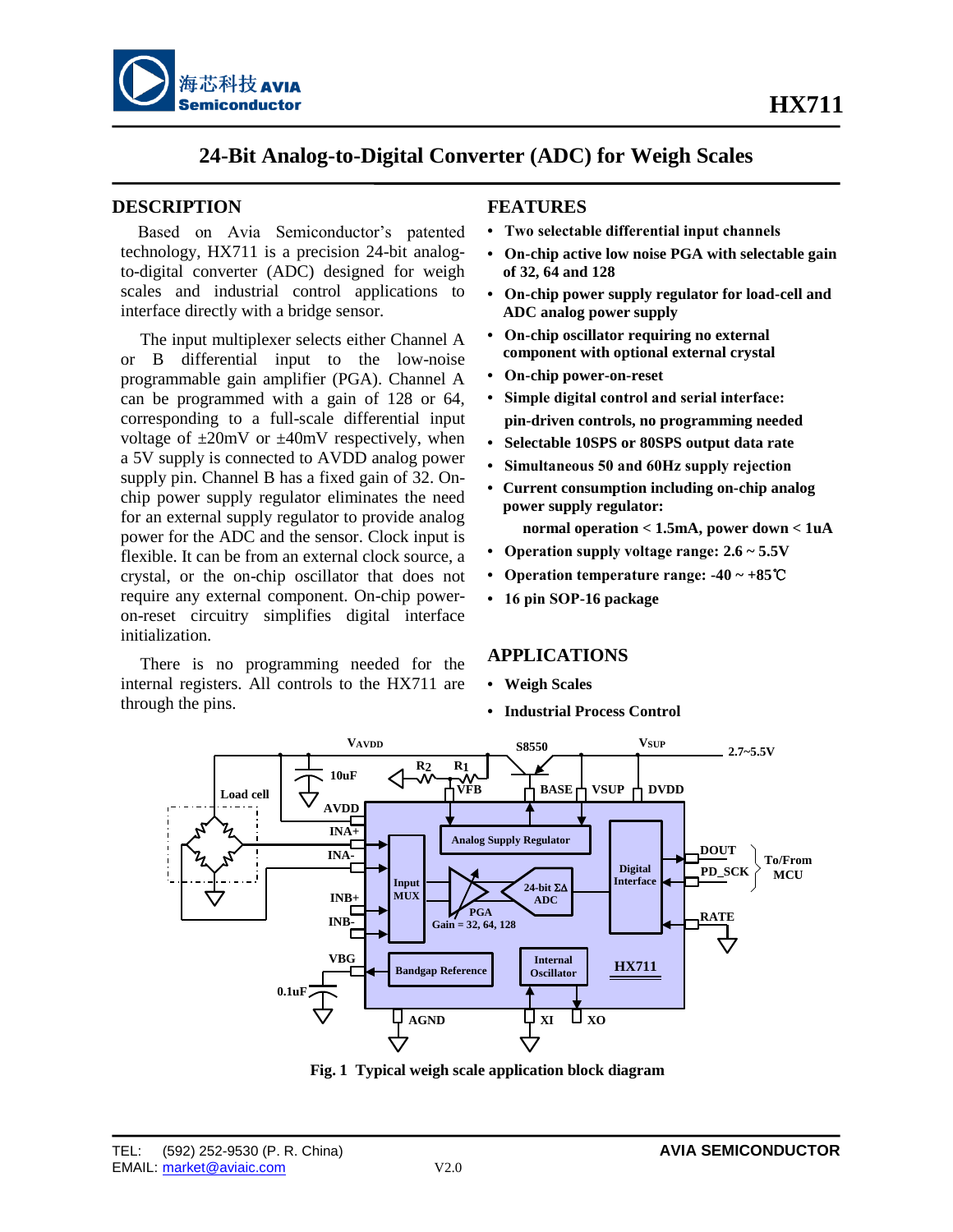

# **Pin Description**

| <b>Regulator Power</b>          | VSUP        |   | 16 | DVDD        | Digital Power                            |
|---------------------------------|-------------|---|----|-------------|------------------------------------------|
| <b>Regulator Control Output</b> | <b>BASE</b> | 2 | 15 | <b>RATE</b> | Output Data Rate Control Input           |
| Analog Power                    | AVDD        | 3 | 14 | XI          | Crystal I/O and External Clock Input     |
| <b>Regulator Control Input</b>  | VFB         | 4 | 13 | XО          | Crystal I/O                              |
| Analog Ground                   | AGND        | 5 | 12 | <b>DOUT</b> | Serial Data Output                       |
| Reference Bypass                | VBG         | 6 | 11 |             | PD_SCK Power Down and Serial Clock Input |
| Ch. A Negative Input            | <b>INNA</b> |   | 10 | <b>INPB</b> | Ch. B Positive Input                     |
| Ch. A Positive Input            | <b>INPA</b> | 8 | 9  | <b>INNB</b> | Ch. B Negative Input                     |
|                                 |             |   |    |             |                                          |

SOP-16L Package

| Pin#           | <b>Name</b> | <b>Function</b>      | <b>Description</b>                                             |
|----------------|-------------|----------------------|----------------------------------------------------------------|
|                | <b>VSUP</b> | Power                | Regulator supply: $2.7 \sim 5.5V$                              |
| 2              | <b>BASE</b> |                      | Analog Output Regulator control output (NC when not used)      |
| 3              | <b>AVDD</b> | Power                | Analog supply: $2.6 \sim 5.5V$                                 |
| $\overline{4}$ | <b>VFB</b>  | Analog Input         | Regulator control input (connect to AGND when not used)        |
| 5              | <b>AGND</b> | Ground               | <b>Analog Ground</b>                                           |
| 6              | VBG         |                      | Analog Output Reference bypass output                          |
| 7              | INA-        | Analog Input         | Channel A negative input                                       |
| 8              | $INA+$      | Analog Input         | Channel A positive input                                       |
| 9              | INB-        | Analog Input         | Channel B negative input                                       |
| 10             | $INB+$      | Analog Input         | Channel B positive input                                       |
| 11             |             | PD_SCK Digital Input | Power down control (high active) and serial clock input        |
| 12             | <b>DOUT</b> | Digital Output       | Serial data output                                             |
| 13             | XO          | Digital I/O          | Crystal I/O (NC when not used)                                 |
| 14             | ΧI          | Digital Input        | Crystal I/O or external clock input, 0: use on-chip oscillator |
| 15             | <b>RATE</b> | Digital Input        | Output data rate control, 0: 10Hz; 1: 80Hz                     |
| 16             | <b>DVDD</b> | Power                | Digital supply: $2.6 \sim 5.5V$                                |

**Table 1 Pin Description**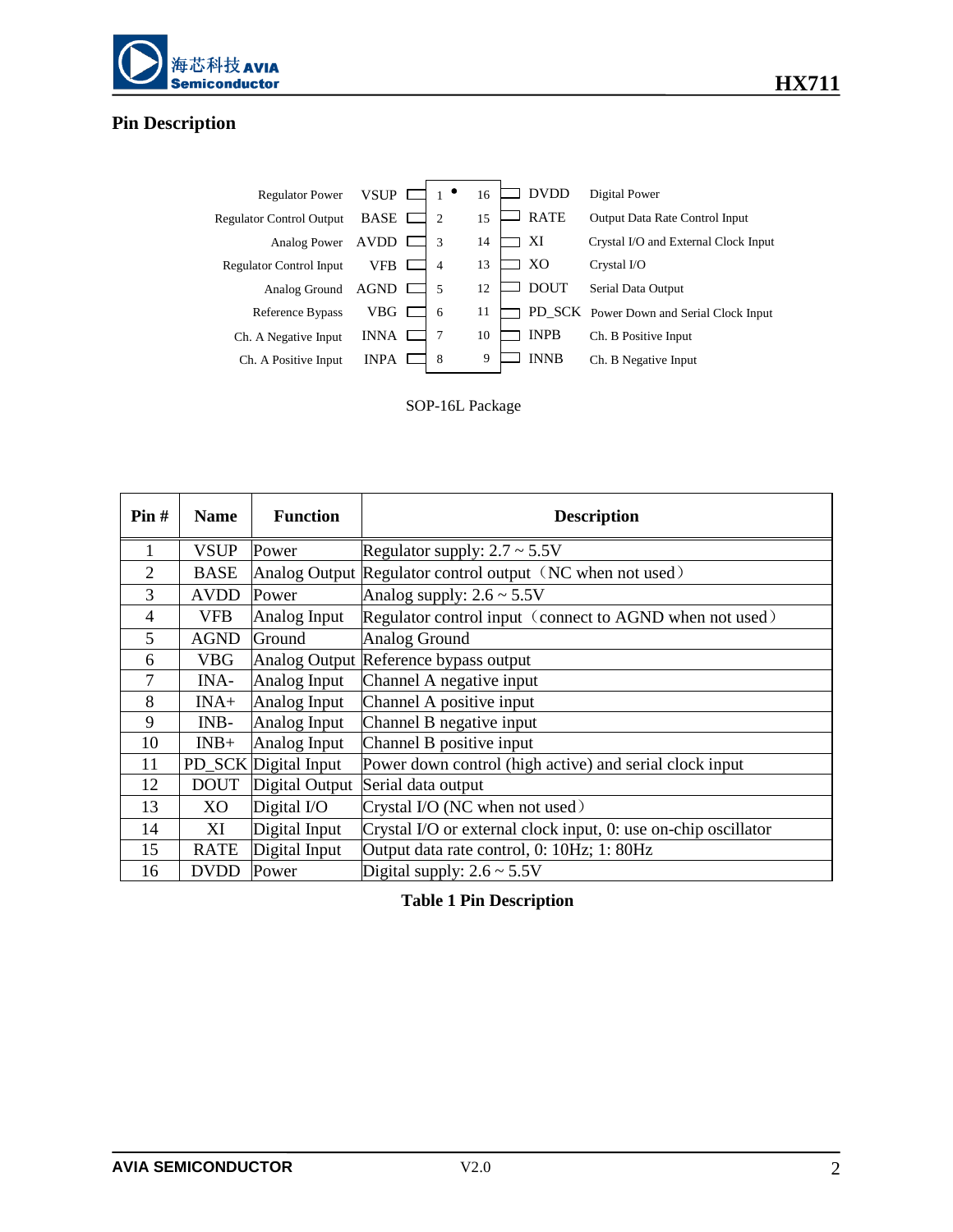

## **KEY ELECTRICAL CHARACTERISTICS**

| <b>Parameter</b>                               | <b>Notes</b>                                | <b>MIN</b> | <b>TYP</b>                   | <b>MAX</b> | <b>UNIT</b>                            |
|------------------------------------------------|---------------------------------------------|------------|------------------------------|------------|----------------------------------------|
| Full scale differential                        |                                             |            |                              |            |                                        |
| input range                                    | $V$ (inp)- $V$ (inn)                        |            | $\pm$ 0.5(AVDD/GAIN)         |            | $\mathbf V$                            |
| Common mode input                              |                                             | $AGND+1.2$ |                              | $AVDD-1.3$ | $\mathbf V$                            |
|                                                | Internal Oscillator, $RATE = 0$             |            | 10                           |            | Hz                                     |
|                                                | Internal Oscillator, RATE =<br><b>DVDD</b>  |            | 80                           |            |                                        |
| Output data rate                               | Crystal or external clock,<br>$RATE = 0$    |            | $f_{\text{clk}}/1, 105, 920$ |            |                                        |
|                                                | Crystal or external clock,<br>$RATE = DVDD$ |            | $f_{\text{clk}}/138,240$     |            |                                        |
| Output data coding                             | 2's complement                              | 800000     |                              | 7FFFFF     | <b>HEX</b>                             |
| Output settling time <sup>(1)</sup>            | $RATE = 0$                                  |            | 400                          |            | ms                                     |
|                                                | $RATE = DVDD$                               |            | 50                           |            |                                        |
| Input offset drift                             | Gain = $128$                                |            | 0.2                          |            | $\rm mV$                               |
|                                                | Gain = $64$                                 |            | 0.4                          |            |                                        |
| Input noise                                    | Gain = $128$ , RATE = 0                     | 50         |                              |            | nV(rms)                                |
|                                                | Gain = $128$ , RATE = DVDD                  |            | 90                           |            |                                        |
| Temperature drift                              | Input offset $(Gain = 128)$                 |            | ±6                           |            | $nV$ <sup><math>\circ</math></sup> $C$ |
|                                                | Gain $(Gain = 128)$                         |            | ±5                           |            | ppm/C                                  |
| Input common mode<br>rejection                 | Gain = $128$ , RATE = 0                     | 100        |                              |            | dB                                     |
| Power supply rejection                         | Gain = 128, RATE = 0                        | 100        |                              | dB         |                                        |
| Reference bypass<br>$(V_{BG})$                 |                                             |            | 1.25                         |            | V                                      |
| Crystal or external clock<br>frequency         |                                             | 1          | 11.0592                      | 20         | <b>MHz</b>                             |
|                                                | <b>DVDD</b>                                 | 2.6        |                              | 5.5        | $\mathbf V$                            |
| Power supply voltage                           | AVDD, VSUP                                  | 2.6        |                              | 5.5        |                                        |
| Analog supply current<br>(including regulator) | Normal                                      |            | 1400                         |            | $\mu A$                                |
|                                                | Power down                                  |            | 0.3                          |            |                                        |
| Digital supply current                         | Normal                                      | 100        |                              | $\mu A$    |                                        |
|                                                | Power down                                  |            | 0.2                          |            |                                        |

 $(1)$  Settling time refers to the time from power up, reset, input channel change and gain change to valid stable output data.

## **Table 2 Key Electrical Characteristics**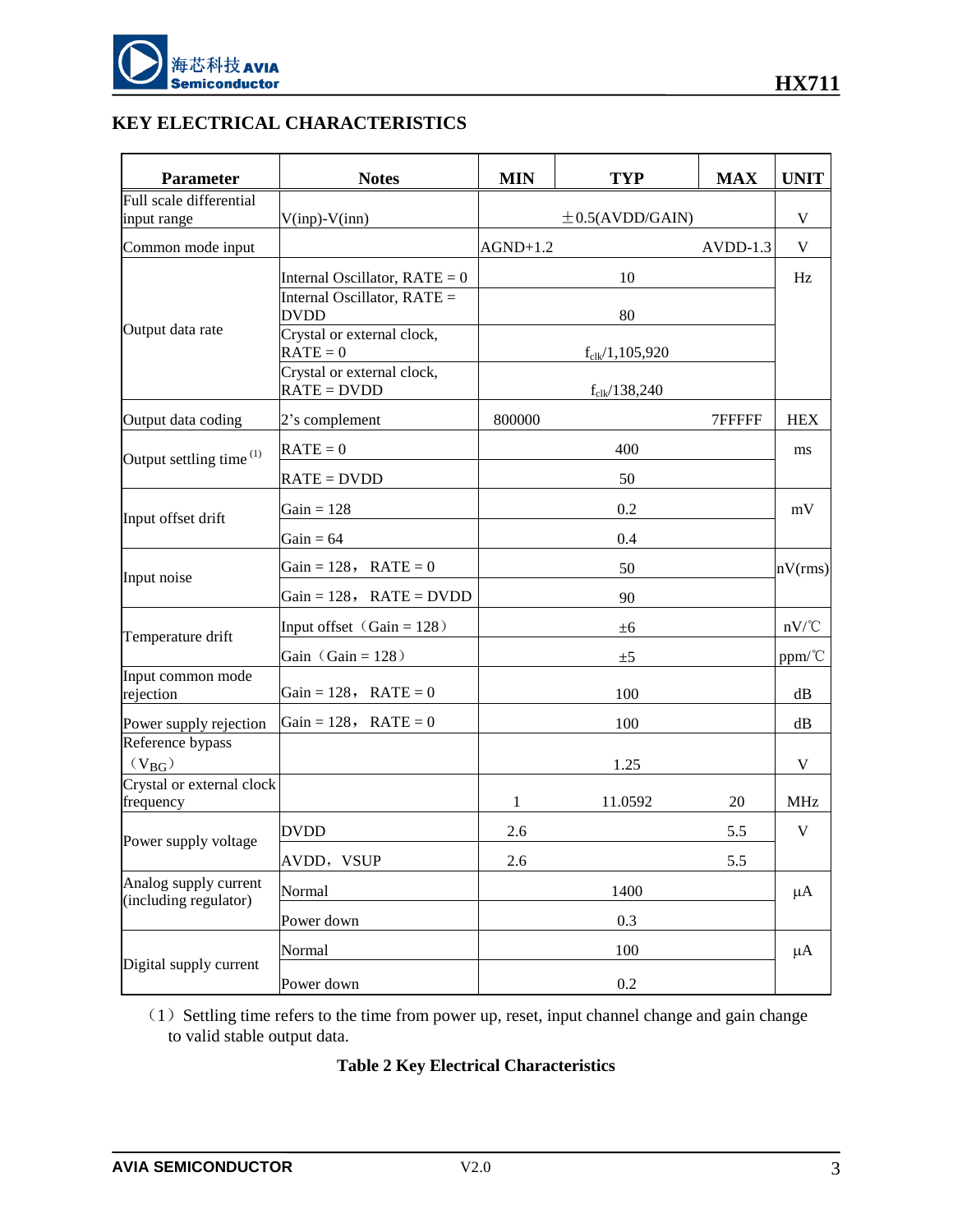

#### **Analog Inputs**

Channel A differential input is designed to interface directly with a bridge sensor's differential output. It can be programmed with a gain of 128 or 64. The large gains are needed to accommodate the small output signal from the sensor. When 5V supply is used at the AVDD pin, these gains correspond to a full-scale differential input voltage of ±20mV or ±40mV respectively.

Channel B differential input has a fixed gain of 32. The full-scale input voltage range is  $\pm 80$ mV, when 5V supply is used at the AVDD pin.

#### **Power Supply Options**

Digital power supply (DVDD) should be the same power supply as the MCU power supply.

When using internal analog supply regulator, the dropout voltage of the regulator depends on the external transistor used. The output voltage is equal to  $V_{AVDD} = V_{BG} * (R1 + R2)/R2$  (Fig.1). This voltage should be designed with a minimum of 100mV below VSUP voltage.

If the on-chip analog supply regulator is not used, the VSUP pin should be connected to either AVDD or DVDD, depending on which voltage is higher. Pin VFB should be connected to Ground and pin BASE becomes NC. The external 0.1uF bypass capacitor shown on Fig. 1 at the VBG output pin is then not needed.

#### **Clock Source Options**

By connecting pin XI to Ground, the on-chip oscillator is activated. The nominal output data rate when using the internal oscillator is 10  $(RATE=0)$  or 80SPS  $(RATE=1)$ .

If accurate output data rate is needed, crystal or external reference clock can be used. A crystal can be directly connected across XI and XO pins. An external clock can be connected to XI pin, through a 20pF ac coupled capacitor. This external clock is not required to be a square wave. It can come directly from the crystal output pin of the MCU chip, with amplitude as low as 150 mV.

When using a crystal or an external clock, the internal oscillator is automatically powered down.

#### **Output Data Rate and Format**

When using the on-chip oscillator, output data rate is typically 10 (RATE=0) or 80SPS  $(RATE=1)$ .

When using external clock or crystal, output data rate is directly proportional to the clock or crystal frequency. Using 11.0592MHz clock or crystal results in an accurate 10 (RTE=0) or 80SPS (RATE=1) output data rate.

The output 24 bits of data is in 2's complement format. When input differential signal goes out of the 24-bit range, the output data will be saturated at 800000h (MIN) or 7FFFFFh (MAX), until the input signal comes back to the input range.

#### **Serial Interface**

Pin PD SCK and DOUT are used for data retrieval, input selection, gain selection and power down controls.

When output data is not ready for retrieval, digital output pin DOUT is high. Serial clock input PD\_SCK should be low. When DOUT goes to low, it indicates data is ready for retrieval. By applying 25~27 positive clock pulses at the PD\_SCK pin, data is shifted out from the DOUT output pin. Each PD\_SCK pulse shifts out one bit, starting with the MSB bit first, until all 24 bits are shifted out. The  $25<sup>th</sup>$  pulse at PD\_SCK input will pull DOUT pin back to high (Fig.2).

Input and gain selection are controlled by the number of the input PD\_SCK pulses (Table 3). PD\_SCK clock pulses should not be less than 25 or more than 27 within one conversion period, to avoid causing serial communication error.

| <b>PD_SCK Pulses</b> | Input<br>channel | Gain |
|----------------------|------------------|------|
| 25                   |                  | 128  |
| 26                   |                  | 32   |
|                      |                  | 64   |

|  |  | <b>Table 3 Input Channel and Gain Selection</b> |
|--|--|-------------------------------------------------|
|--|--|-------------------------------------------------|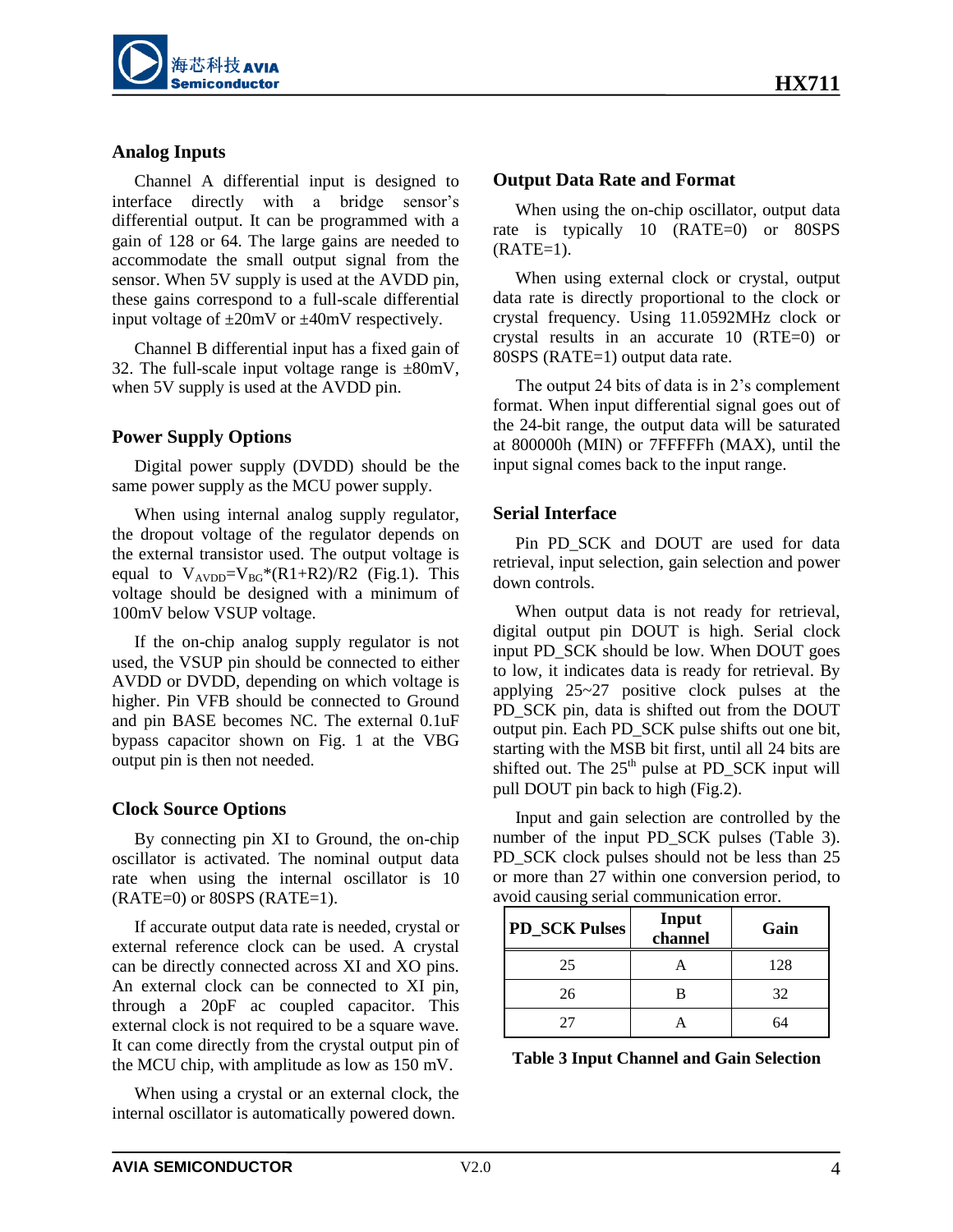

**Fig.2 Data output, input and gain selection timing and control**

| <b>Symbol</b>  | <b>Note</b>                             | MIN | TYP | MAX | Unit      |
|----------------|-----------------------------------------|-----|-----|-----|-----------|
| $T_1$          | DOUT falling edge to PD_SCK rising edge | 0.1 |     |     | us        |
| $T_{2}$        | PD_SCK rising edge to DOUT data ready   |     |     | 0.1 | <b>us</b> |
| $T_3$          | PD_SCK high time                        | 0.2 |     | 50  | <b>us</b> |
| T <sub>4</sub> | PD SCK low time                         | 02  |     |     | us        |

#### **Reset and Power-Down**

When chip is powered up, on-chip power on rest circuitry will reset the chip.

Pin PD\_SCK input is used to power down the HX711. When PD SCK Input is low, chip is in normal working mode.



**Fig.3 Power down control**

When PD\_SCK pin changes from low to high and stays at high for longer than  $60\mu s$ , HX711 enters power down mode (Fig.3). When internal regulator is used for HX711 and the external transducer, both HX711 and the transducer will be powered down. When PD\_SCK returns to low,

chip will return back to the setup conditions before power down and enter normal operation mode.

If PD\_SCK pulse number is changed during the current conversion period, power down should be executed after current conversion period is completed. This is to ensure that the change is saved. When chip returns back to normal operation from power down, it will return to the set up conditions of the last change.

#### **Application Example**

Fig.1 is a typical weigh scale application using HX711. It uses on-chip oscillator (XI=0), 10Hz output data rate (RATE=0). A Single power supply  $(2.7 \sim 5.5 V)$  comes directly from MCU power supply. Channel B can be used for battery level detection. The related circuitry is not shown on Fig. 1.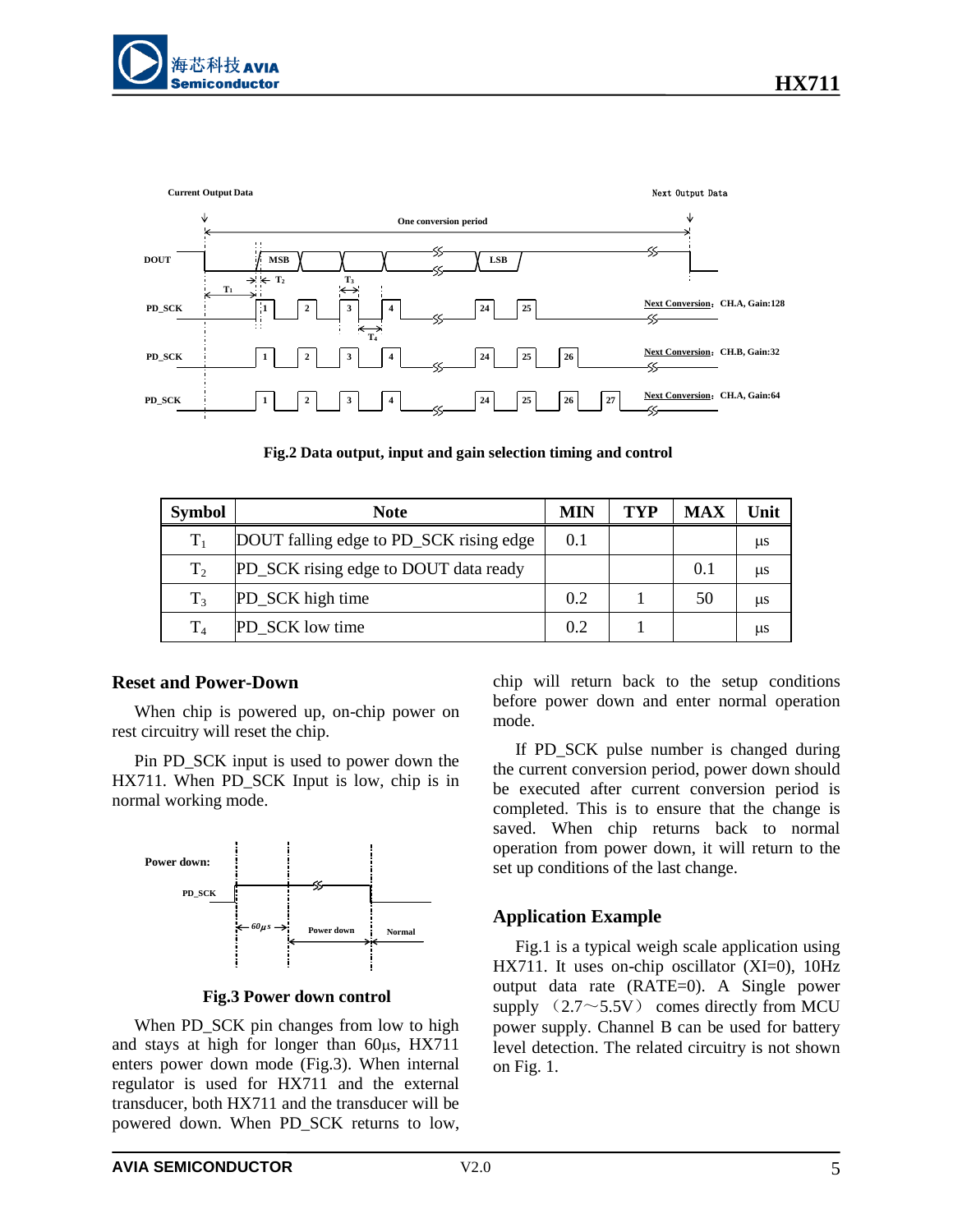

**Reference PCB Board (Single Layer)**



#### **Fig.4 Reference PCB board schematic**



**Fig.5 Reference PCB board layout**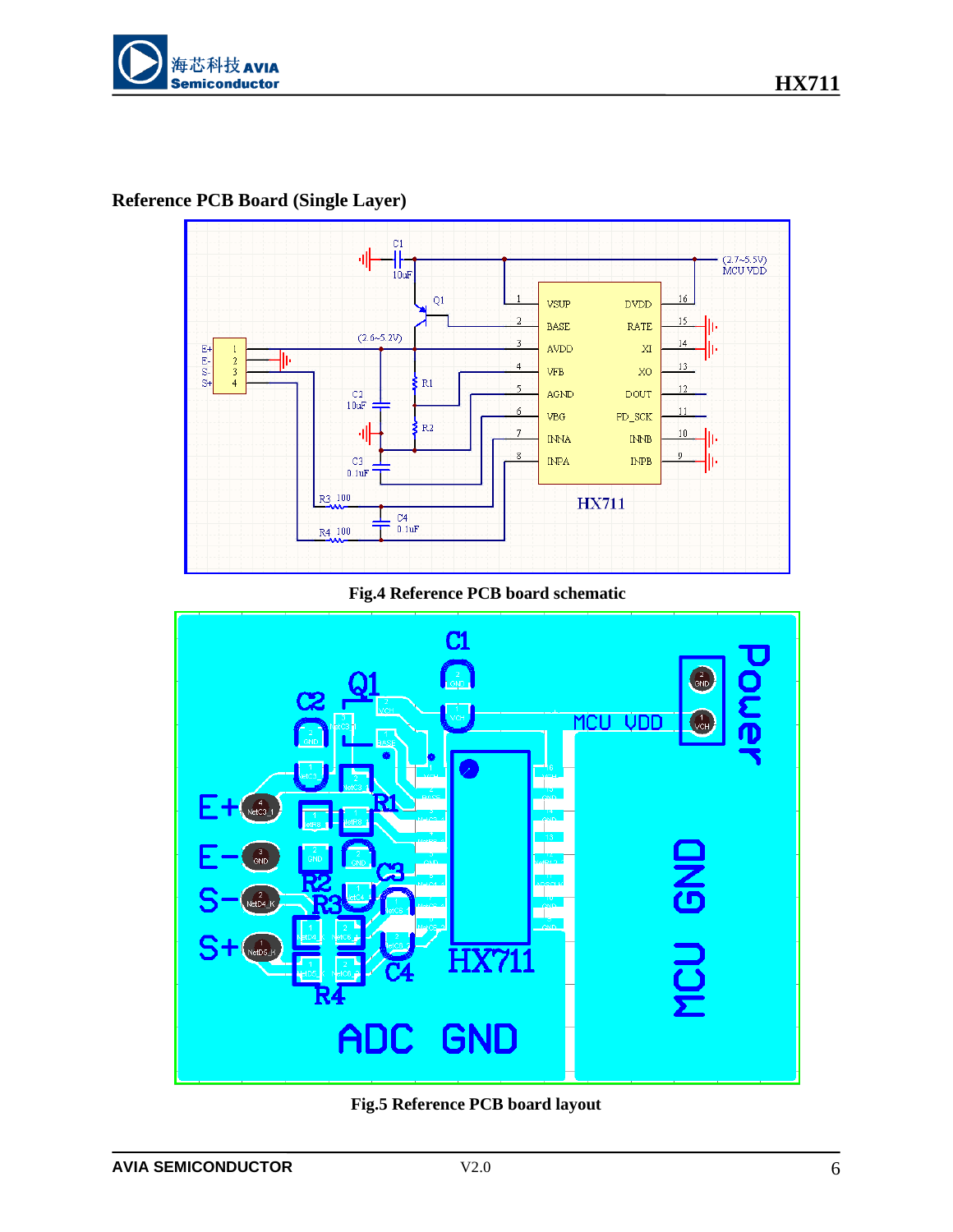

# **Reference Driver (Assembly)**

| /∗                          | Call from ASM: LCALL ReaAD                                      | Call from C: extern unsigned long ReadAD(void); |
|-----------------------------|-----------------------------------------------------------------|-------------------------------------------------|
|                             | unsigned long data;<br>data=ReadAD();                           |                                                 |
| PUBLIC                      | ReadAD                                                          | $\ast/$                                         |
| HX711ROM<br>rseg            | segment code<br>HX711ROM                                        |                                                 |
| sbit<br>sbit                | ADDO = $P1.5$ ;<br>$ADSK = PO. 0;$<br>/*----------------------- | ____________________                            |
|                             | OUT: R4, R5, R6, R7 $R7 = >$ LSB                                |                                                 |
| ReadAD:                     |                                                                 |                                                 |
| <b>CLR</b>                  | ADSK                                                            | //AD Enable (PD_SCK set low)                    |
| <b>SETB</b>                 | ADD <sub>O</sub>                                                | //Enable 51CPU $I/0$                            |
| JB<br>MOV                   | ADDO, $$$<br>R <sub>4</sub> , #24                               | //AD conversion completed?                      |
| ShiftOut:                   |                                                                 |                                                 |
| <b>SETB</b><br>NOP          | ADSK                                                            | //PD_SCK set high (positive pulse)              |
| <b>CLR</b>                  | <b>ADSK</b>                                                     | //PD_SCK set low                                |
| MOV                         | C, ADDO                                                         | $//$ read on bit                                |
| XCH                         | A, R7                                                           | //move data                                     |
| RLC                         | $\mathbf{A}$                                                    |                                                 |
| XCH                         | A, R7                                                           |                                                 |
| XCH                         | A, R6                                                           |                                                 |
| RLC                         | A                                                               |                                                 |
| <b>XCH</b>                  | A, R6                                                           |                                                 |
| XCH                         | A, R5                                                           |                                                 |
| RLC                         | A                                                               |                                                 |
| XCH                         | A, R5                                                           |                                                 |
| <b>DJNZ</b>                 | R4, ShiftOut                                                    | $//$ moved 24BIT?                               |
| <b>SETB</b><br>NOP          | <b>ADSK</b>                                                     |                                                 |
| CLR                         | <b>ADSK</b>                                                     |                                                 |
| <b>RET</b>                  |                                                                 |                                                 |
|                             |                                                                 |                                                 |
| $\ensuremath{\mathrm{END}}$ |                                                                 |                                                 |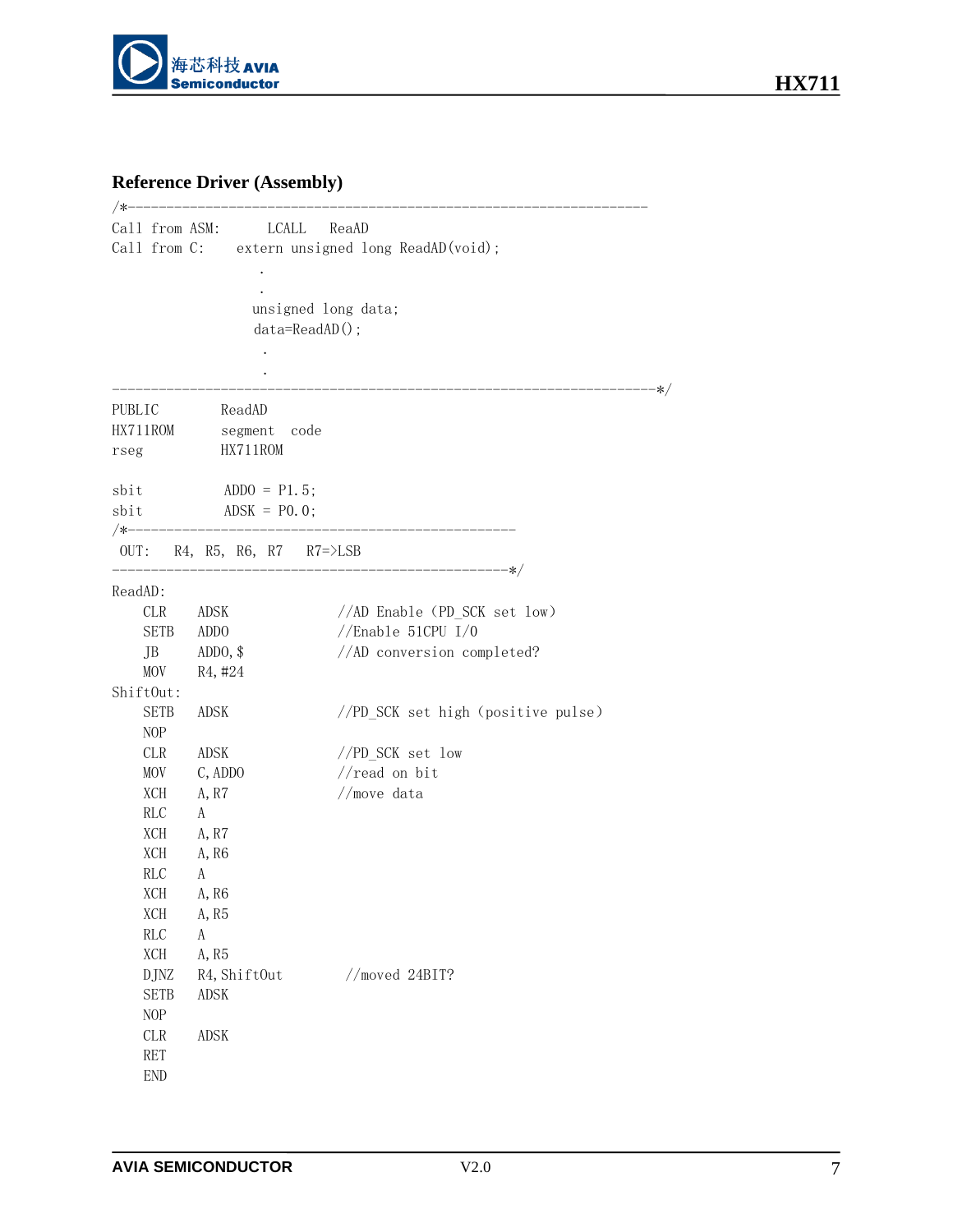

## **Reference Driver**(**C**)

```
//-------------------------------------------------------------------
sbit ADD0 = P1^5;sbit \triangle ADSK = P0^{\circ}0;
unsigned long ReadCount(void){
  unsigned long Count;
  unsigned char i;
  ADDO=1;
  ADSK=0;
  Count=0;
   while(ADDO);
  for (i=0; i<24; i++) {
     ADSK=1;
     Count=Count<<1;
     ADSK=0;
     if(ADDO) Count++;
   }
   ADSK=1;
   Count=Count^0x800000; 
   ADSK=0;
   return(Count);
}
```
## **Package Dimensions**